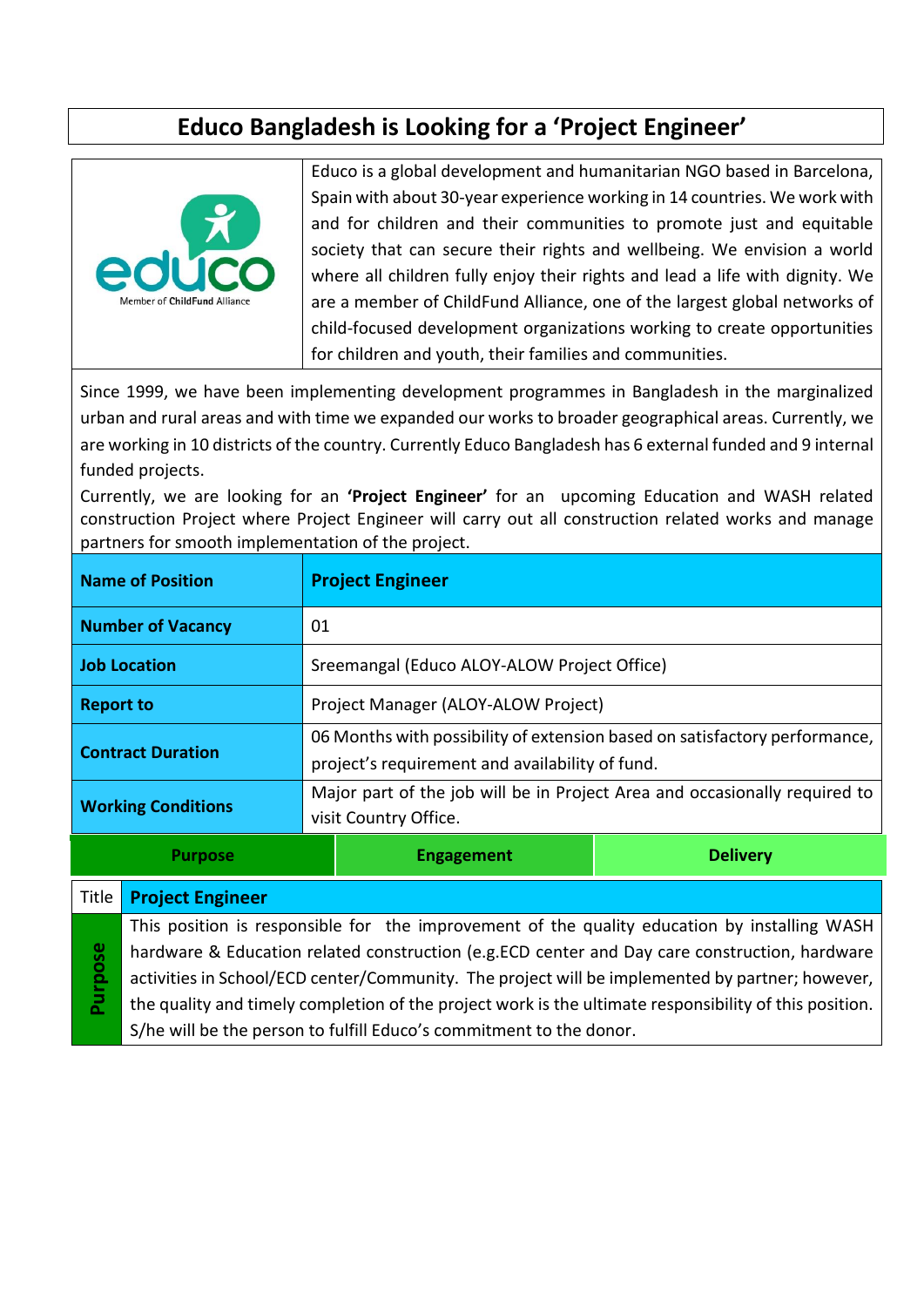| Work with Project Manager for quality implementation of the project.<br>ш<br>Communicate with the PNGO, vendor & supplier for quality control, field visit & reporting for<br>٠<br>smooth running of the activities.<br>Communicate with PNGO to closely support them in new construction, renovation and<br>п<br>Engagement<br>installation (as per budget) related work like survey, design, budget, approval, execution and<br>monitoring etc.<br>Communicate with DPHE (Department of Public Health Engineering) various information &<br>suggestion purpose (materials/water test, bore hole depth, suggestion on testing result etc).<br>Communicate with the Procurement for the preparation of budgeting, BoQ, RfQ, scheduling,<br>п<br>tender processing, billing etc.<br>Establish sound working relation with other project and Dhaka office colleagues to implement<br>п<br>the project effectively and efficiently.<br>Prepare WASH project drawing, budget, RfQ and monitor the construction work, check bills<br>ш<br>etc. so that children are getting drinking water, hand wash in a hygienic place and keep<br>themselves healthy.<br>Prepare ECD, ECD Cum Day Care, Toilet and renovation related drawing, budget, BoQ, RfQ and<br>٠<br><b>Delivery</b><br>monitor the construction work, check bills etc. So that children get a safe & comfortable<br>classroom and increase their concentration in study and physical & mental development.<br>Prepare budget, drawing, scheduling, work monitoring by communicating with various<br>٠<br>department/market so that the cost has been decrease/economy & get a quality product.<br>Support in renovation work of country office & sub office's so that office staffs are doing office<br>п<br>with a safe & comfortable place. |  |  |
|------------------------------------------------------------------------------------------------------------------------------------------------------------------------------------------------------------------------------------------------------------------------------------------------------------------------------------------------------------------------------------------------------------------------------------------------------------------------------------------------------------------------------------------------------------------------------------------------------------------------------------------------------------------------------------------------------------------------------------------------------------------------------------------------------------------------------------------------------------------------------------------------------------------------------------------------------------------------------------------------------------------------------------------------------------------------------------------------------------------------------------------------------------------------------------------------------------------------------------------------------------------------------------------------------------------------------------------------------------------------------------------------------------------------------------------------------------------------------------------------------------------------------------------------------------------------------------------------------------------------------------------------------------------------------------------------------------------------------------------------------------------------------------------------------|--|--|
|                                                                                                                                                                                                                                                                                                                                                                                                                                                                                                                                                                                                                                                                                                                                                                                                                                                                                                                                                                                                                                                                                                                                                                                                                                                                                                                                                                                                                                                                                                                                                                                                                                                                                                                                                                                                      |  |  |
|                                                                                                                                                                                                                                                                                                                                                                                                                                                                                                                                                                                                                                                                                                                                                                                                                                                                                                                                                                                                                                                                                                                                                                                                                                                                                                                                                                                                                                                                                                                                                                                                                                                                                                                                                                                                      |  |  |
|                                                                                                                                                                                                                                                                                                                                                                                                                                                                                                                                                                                                                                                                                                                                                                                                                                                                                                                                                                                                                                                                                                                                                                                                                                                                                                                                                                                                                                                                                                                                                                                                                                                                                                                                                                                                      |  |  |
|                                                                                                                                                                                                                                                                                                                                                                                                                                                                                                                                                                                                                                                                                                                                                                                                                                                                                                                                                                                                                                                                                                                                                                                                                                                                                                                                                                                                                                                                                                                                                                                                                                                                                                                                                                                                      |  |  |
|                                                                                                                                                                                                                                                                                                                                                                                                                                                                                                                                                                                                                                                                                                                                                                                                                                                                                                                                                                                                                                                                                                                                                                                                                                                                                                                                                                                                                                                                                                                                                                                                                                                                                                                                                                                                      |  |  |
|                                                                                                                                                                                                                                                                                                                                                                                                                                                                                                                                                                                                                                                                                                                                                                                                                                                                                                                                                                                                                                                                                                                                                                                                                                                                                                                                                                                                                                                                                                                                                                                                                                                                                                                                                                                                      |  |  |
|                                                                                                                                                                                                                                                                                                                                                                                                                                                                                                                                                                                                                                                                                                                                                                                                                                                                                                                                                                                                                                                                                                                                                                                                                                                                                                                                                                                                                                                                                                                                                                                                                                                                                                                                                                                                      |  |  |
|                                                                                                                                                                                                                                                                                                                                                                                                                                                                                                                                                                                                                                                                                                                                                                                                                                                                                                                                                                                                                                                                                                                                                                                                                                                                                                                                                                                                                                                                                                                                                                                                                                                                                                                                                                                                      |  |  |
|                                                                                                                                                                                                                                                                                                                                                                                                                                                                                                                                                                                                                                                                                                                                                                                                                                                                                                                                                                                                                                                                                                                                                                                                                                                                                                                                                                                                                                                                                                                                                                                                                                                                                                                                                                                                      |  |  |
|                                                                                                                                                                                                                                                                                                                                                                                                                                                                                                                                                                                                                                                                                                                                                                                                                                                                                                                                                                                                                                                                                                                                                                                                                                                                                                                                                                                                                                                                                                                                                                                                                                                                                                                                                                                                      |  |  |
|                                                                                                                                                                                                                                                                                                                                                                                                                                                                                                                                                                                                                                                                                                                                                                                                                                                                                                                                                                                                                                                                                                                                                                                                                                                                                                                                                                                                                                                                                                                                                                                                                                                                                                                                                                                                      |  |  |
|                                                                                                                                                                                                                                                                                                                                                                                                                                                                                                                                                                                                                                                                                                                                                                                                                                                                                                                                                                                                                                                                                                                                                                                                                                                                                                                                                                                                                                                                                                                                                                                                                                                                                                                                                                                                      |  |  |
|                                                                                                                                                                                                                                                                                                                                                                                                                                                                                                                                                                                                                                                                                                                                                                                                                                                                                                                                                                                                                                                                                                                                                                                                                                                                                                                                                                                                                                                                                                                                                                                                                                                                                                                                                                                                      |  |  |
|                                                                                                                                                                                                                                                                                                                                                                                                                                                                                                                                                                                                                                                                                                                                                                                                                                                                                                                                                                                                                                                                                                                                                                                                                                                                                                                                                                                                                                                                                                                                                                                                                                                                                                                                                                                                      |  |  |
|                                                                                                                                                                                                                                                                                                                                                                                                                                                                                                                                                                                                                                                                                                                                                                                                                                                                                                                                                                                                                                                                                                                                                                                                                                                                                                                                                                                                                                                                                                                                                                                                                                                                                                                                                                                                      |  |  |
|                                                                                                                                                                                                                                                                                                                                                                                                                                                                                                                                                                                                                                                                                                                                                                                                                                                                                                                                                                                                                                                                                                                                                                                                                                                                                                                                                                                                                                                                                                                                                                                                                                                                                                                                                                                                      |  |  |
|                                                                                                                                                                                                                                                                                                                                                                                                                                                                                                                                                                                                                                                                                                                                                                                                                                                                                                                                                                                                                                                                                                                                                                                                                                                                                                                                                                                                                                                                                                                                                                                                                                                                                                                                                                                                      |  |  |
|                                                                                                                                                                                                                                                                                                                                                                                                                                                                                                                                                                                                                                                                                                                                                                                                                                                                                                                                                                                                                                                                                                                                                                                                                                                                                                                                                                                                                                                                                                                                                                                                                                                                                                                                                                                                      |  |  |
|                                                                                                                                                                                                                                                                                                                                                                                                                                                                                                                                                                                                                                                                                                                                                                                                                                                                                                                                                                                                                                                                                                                                                                                                                                                                                                                                                                                                                                                                                                                                                                                                                                                                                                                                                                                                      |  |  |
|                                                                                                                                                                                                                                                                                                                                                                                                                                                                                                                                                                                                                                                                                                                                                                                                                                                                                                                                                                                                                                                                                                                                                                                                                                                                                                                                                                                                                                                                                                                                                                                                                                                                                                                                                                                                      |  |  |
|                                                                                                                                                                                                                                                                                                                                                                                                                                                                                                                                                                                                                                                                                                                                                                                                                                                                                                                                                                                                                                                                                                                                                                                                                                                                                                                                                                                                                                                                                                                                                                                                                                                                                                                                                                                                      |  |  |
|                                                                                                                                                                                                                                                                                                                                                                                                                                                                                                                                                                                                                                                                                                                                                                                                                                                                                                                                                                                                                                                                                                                                                                                                                                                                                                                                                                                                                                                                                                                                                                                                                                                                                                                                                                                                      |  |  |

#### **Job Summary:**

Project Engineer is responsible for the improvement of the quality education by installing WASH hardware & Education related construction (e.g. ECD center and Day care construction, hardware activities in School/ECD center/Community). S/he will communicate with the PNGO, vendor & supplier for quality control, field visit & reporting for smooth running of the activities. S/he will work with PNGO to closely support them in new construction, renovation and installation (as per budget) related work like survey, design, budget, approval, execution and monitoring etc.

| <b>Responsibilities</b> |                                       |                                                                                                                                                                                                                                                                                                                                                                                                                                                                                                                                                                                                                                                                                                                                                                                                                        |     |  |  |  |
|-------------------------|---------------------------------------|------------------------------------------------------------------------------------------------------------------------------------------------------------------------------------------------------------------------------------------------------------------------------------------------------------------------------------------------------------------------------------------------------------------------------------------------------------------------------------------------------------------------------------------------------------------------------------------------------------------------------------------------------------------------------------------------------------------------------------------------------------------------------------------------------------------------|-----|--|--|--|
| SI.                     | <b>Key Areas of</b><br>Accountability | <b>Essential Tasks</b>                                                                                                                                                                                                                                                                                                                                                                                                                                                                                                                                                                                                                                                                                                                                                                                                 | ℅   |  |  |  |
| 1.                      | Partnership<br><b>Management</b>      | Orient the partners on project activities.<br>٠<br>Closely support partners in designing, budgeting, vendor<br>٠<br>selection, area selection and other steps in the project<br>construction activities as per the proposed proposal.<br>Orient partners on donor and Educo compliance and work<br>standard and provide them required support to maintain the<br>standard and follow the agreement.<br>Maintain regular visit and communication to partners to<br>understand the work progress and ensure quality construction<br>and implementation of other project activities.<br>Support partners in preparation of reports, case stories, IEC<br>materials and other required documents as and when required.<br>Update and receive guidance from the Project Manager for<br>smooth implementation of activities. | 20% |  |  |  |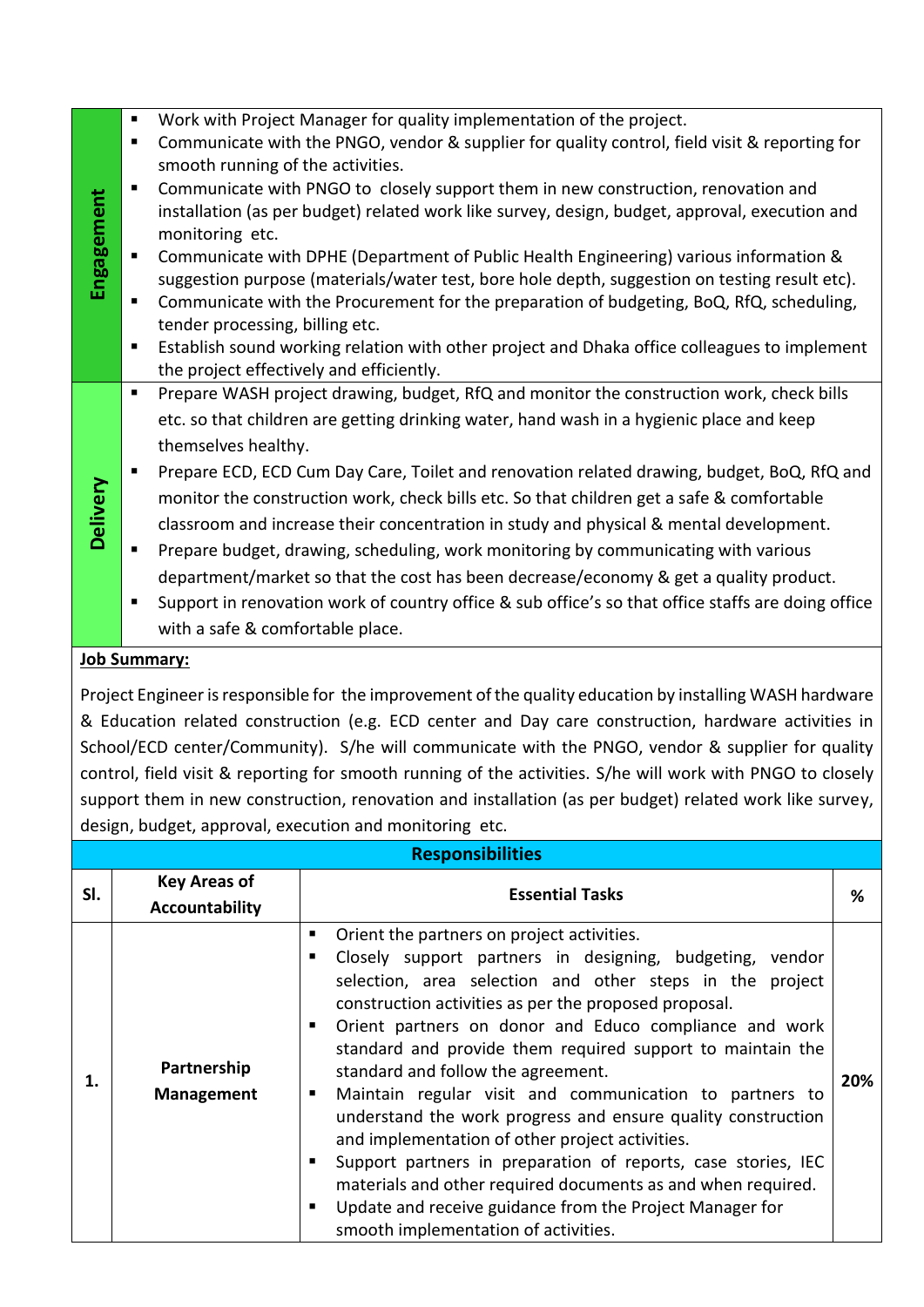| 2.                                                                                          | <b>Construction work</b><br><b>Management</b>   | Supervise & execute of total construction work (structural &<br>finishing) of the building/structure, electric works, sanitary &<br>plumbing works, paint work, tiles work etc. and ensure the<br>quality of work.<br>Verify alignment, level, and elevation, windows and false roof to<br>ensure building compliance and accuracy of the design.<br>Prepare the work schedule for completion of work accordingly.<br>п<br>Supervise the safety of the total work & laborer and ensuring not<br>п<br>engaging any child labor at work site.<br>Water testing & prepare report based on testing result.<br>ш<br>Identify challenges in advance, have guidance from the Manager<br>ш<br>and senior partner colleagues and take necessary action/ support<br>partners to mitigate those.<br>Keep positive relation to the community and understand the<br>ш<br>involvement/ownership of the community people in the project<br>works and guide partners in this regard. | 25% |  |  |
|---------------------------------------------------------------------------------------------|-------------------------------------------------|----------------------------------------------------------------------------------------------------------------------------------------------------------------------------------------------------------------------------------------------------------------------------------------------------------------------------------------------------------------------------------------------------------------------------------------------------------------------------------------------------------------------------------------------------------------------------------------------------------------------------------------------------------------------------------------------------------------------------------------------------------------------------------------------------------------------------------------------------------------------------------------------------------------------------------------------------------------------|-----|--|--|
| 3.                                                                                          | <b>Budget and Material</b><br><b>Management</b> | Estimate the total materials required and assess item wise cost<br>٠<br>involvement based on architectural, structural and interior<br>drawing and specifications.<br>Receive the materials and ensure the quality of the materials.<br>п<br>Inclusion of materials in the register and maintain the register<br>ш<br>accordingly.<br>Ensure the proper and safe storage of the materials.<br>п                                                                                                                                                                                                                                                                                                                                                                                                                                                                                                                                                                      | 20% |  |  |
| 4.                                                                                          | <b>Monitoring and</b><br>Supervision            | Monitoring schedule wise completion of construction and ensure<br>$\blacksquare$<br>overall compliance.<br>Ensure no discrepancy in quantity of materials.<br>п<br>Monitoring and control of proper use of material.<br>п<br>Monitor and control the work of contract labor.<br>п<br>Assessment of progress of works.<br>ш<br>Keep daily logs.<br>ш                                                                                                                                                                                                                                                                                                                                                                                                                                                                                                                                                                                                                  | 20% |  |  |
| 5.                                                                                          | <b>Communication &amp;</b><br><b>Reporting</b>  | Maintain regular communication with PNGO for information of<br>٠<br>work in progress & findings.<br>Reporting to the Project Manager on regular findings and project<br>ш<br>progress and as per requirements.<br>Prepare donor report and Educo project report periodically.<br>п<br>Support communications team in documentation and marketing<br>п<br>the project work.<br>Keep sound relation with Govt. and other relevant stakeholders<br>ш<br>for managing approval and uphold Educo's project work and<br>branding/visibility.<br>Provide required information, case story and reports to MEAL,<br>п<br>Resource Mobilization, Finance and other departments.<br>Support in construction related proposal/project development.<br>٠<br>Keep sound working relation with all departments of Educo.<br>ш                                                                                                                                                       | 15% |  |  |
| Perform any other responsibilities defined by organization/management as and when required. |                                                 |                                                                                                                                                                                                                                                                                                                                                                                                                                                                                                                                                                                                                                                                                                                                                                                                                                                                                                                                                                      |     |  |  |
| <b>Core Values:</b>                                                                         |                                                 |                                                                                                                                                                                                                                                                                                                                                                                                                                                                                                                                                                                                                                                                                                                                                                                                                                                                                                                                                                      |     |  |  |
|                                                                                             | <b>Social Commitment</b>                        |                                                                                                                                                                                                                                                                                                                                                                                                                                                                                                                                                                                                                                                                                                                                                                                                                                                                                                                                                                      |     |  |  |
| Equity<br>Respect                                                                           |                                                 |                                                                                                                                                                                                                                                                                                                                                                                                                                                                                                                                                                                                                                                                                                                                                                                                                                                                                                                                                                      |     |  |  |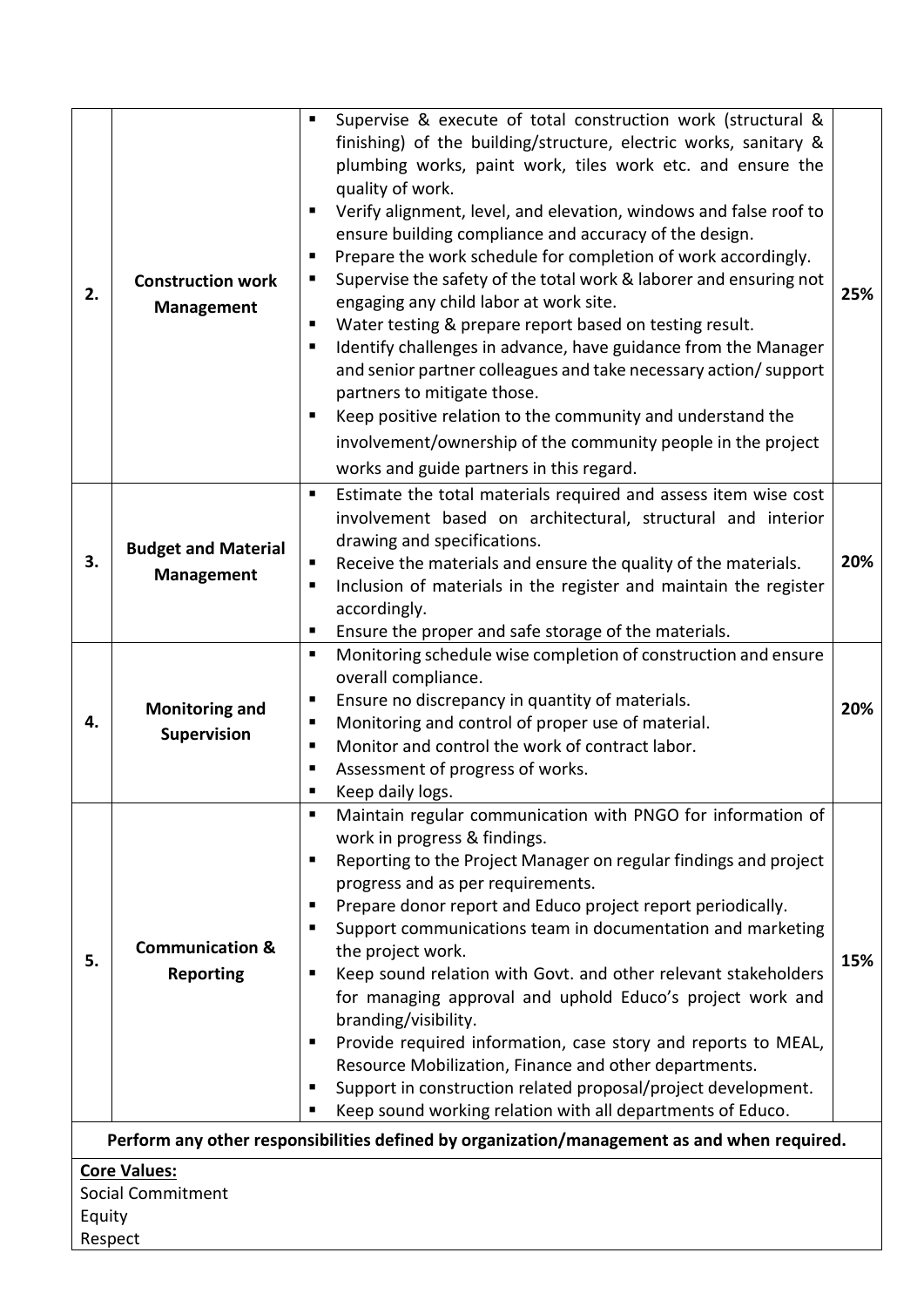#### **Core Principles:**

Participation Non-Discrimination

**Transparency** 

Dynamic Spirit

#### **Education:**

**B.Sc/M.Sc in Civil Engineering** or **Diploma in Civil Engineering** with extensive working experience.

#### **Experience and Requirements:**

- ✓ Minimum **5 years** of experience in WASH, construction especially school building & residential building construction.
- ✓ Intermediate level knowledge on Auto CAD, MS word, MS Excel, Power point, Internet browsing
- $\checkmark$  Maintain positive relationships with colleagues and different stakeholders
- $\checkmark$  Ability to follow procedures, meet deadlines, and work cooperatively with team members
- $\checkmark$  Be patient and have team building attitude by being respectful to others
- $\checkmark$  Have skill to prioritize tasks under pressure and to understand the situation
- $\checkmark$  Capacity to deliver job timely and balance work-life
- $\checkmark$  Resourcefulness, initiative, and maturity of judgment
- $\checkmark$  Positive attitude, sensible and good understanding of gender
- $\checkmark$  Excellent Leadership Skills, Proactive and Empathetic.

#### **Language:**

Position requires both English and Bangla at standard level. Excellent communication skills, both verbally and in written.

#### **Knowledge and Skills:**

- Advance level knowledge on Child rights and protection
- Knowledge on community participation
- Experience of construction in community level
- Excellent analytical skills and problem solving capacity
- Excellent interpersonal and communication skills
- Ability to work as a team member and under pressure.
- Sense of accountability to take ownership of all responsibilities and honors commitments, operates in compliance with organizational regulations and rules.
- Treats all people with dignity and respect; shows respect and sensitivity towards gender, cultural and religious differences; encourages diversity wherever possible.
- Applies specialist and detailed technical expertise; demonstrates an understanding of different organizational departments and functions.
- Actively seeks to improve programs or services, takes calculated risks on new and unusual ideas; thinks "out of the box"
- **•** Speaks and writes clearly and effectively, demonstrates openness in sharing information and keeping people informed.
- Works collaboratively with colleagues to achieve organizational goals, shares credit for team accomplishments and accepts joint responsibility for team shortcomings

## **Salary and Benefits:**

Monthly Consolidated Salary is **BDT. 90,000 (Taka Ninety Thousand only).**

Entitled for Mobile Allowance and Insurance benefits as per Educo HR Policy. No other benefits will be applicable.